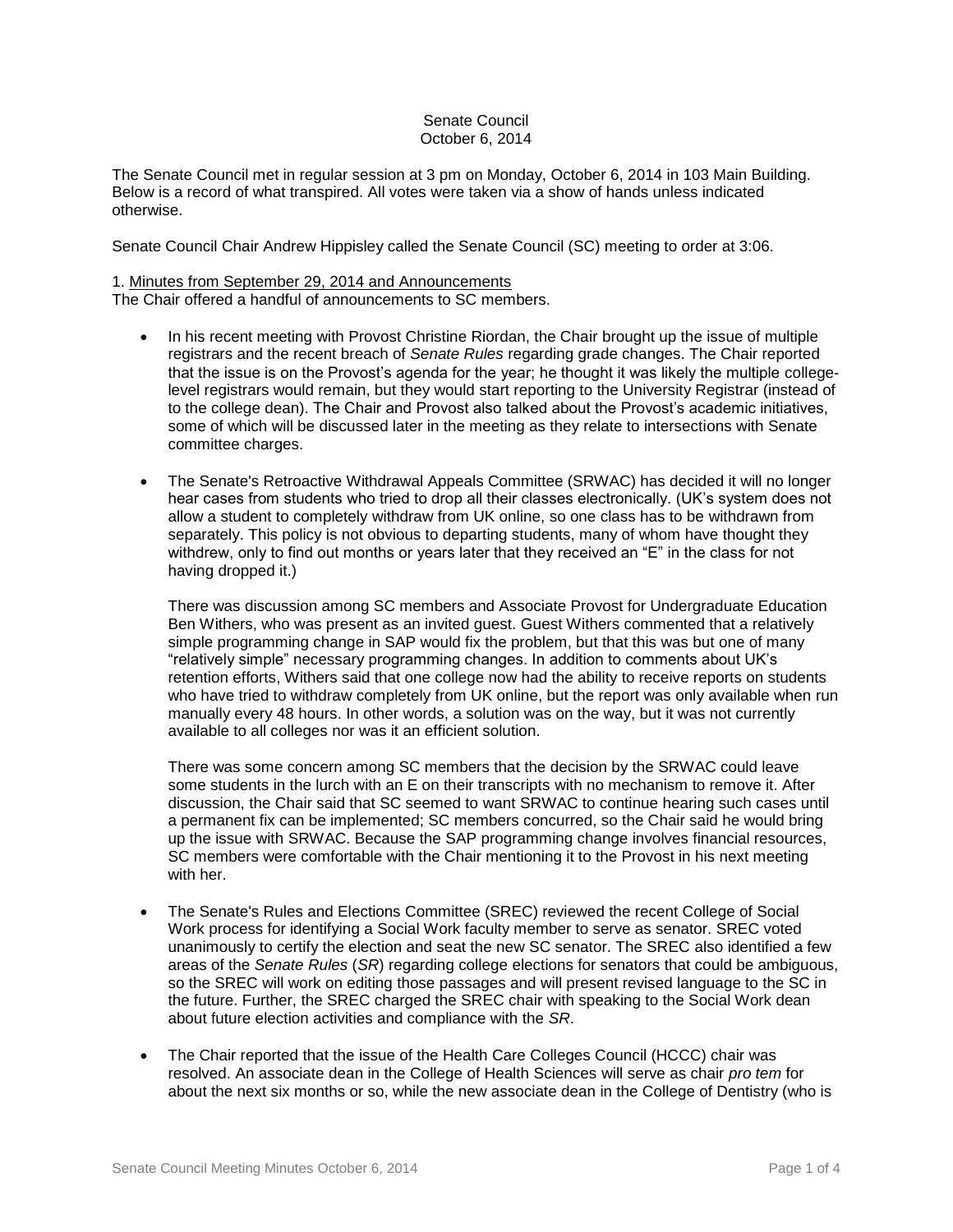the appropriate person to serve as HCCC chair) will spend the six months becoming acclimated to the HCCC and its processes. The first HCCC meeting will be later in October.

 The Chair reminded SC members that they were invited to attend a reception for student senators and student members on the Undergraduate Council, on Wednesday, October 8 in the Main Building. He said he planned to welcome students and say a few words about the importance of student participation in the Senate and in Senate committees.

# 2. Old Business

### a. Update from Ad Hoc Committee on Faculty Disciplinary Action

The Chair said he hoped to have a weekly update from this committee and turned to Watt, chair of the ad hoc Committee on Faculty Disciplinary Action (CFDA) for an update. Watt explained that CFDA now has a member of Legal Counsel as an ex officio member, but that person is travelling and may not be able to attend the first CFDA meeting later in the week.

3. Employee Benefits Committee Update - Senate Representatives Armando Prats and Shelly Steiner Guest Shelly Steiner (AS/Biology), who is one of the University Senate's representatives on the Employee Benefits Committee (EBC), gave a presentation on EBC activities during his time on the committee, as well as an update on retirement plan changes, apparently already in progress. There were a number of questions from SC members.

### 4. Request for Waiver of *Senate Rules* Due to Administrative Error

The Chair explained to SC members that there was a request to waive *Senate Rules 5.4.1.3* on behalf of a student involved with the College of Arts and Sciences (AS). The Senate Council office often receives petitions from colleges regarding administrative errors. The issue usually pertains to a student who has been left off a degree list, but while this was similar, it was not similar enough for the Chair to be comfortable granting it without SC input. The student in question fell short of the requirements for a BA in Math; the student documented multiple instances of checking with AS about the BA in Math and was consistently told that everything was okay. A formal memo from AS asks the SC to consider granting a waiver of *SR 5.4.1.3* which states that in cases of multiple degrees, a student must complete 24 additional hours for each degree. The petition asks for a waiver of scope so that the student could complete the degree with 21 additional credits instead of 24 additional credits. The Chair said that if the SC granted the waiver, he would inform the President's office and request the Board of Trustees grant the student's BA in Math at the Board's next meeting. The Chair opened the floor for discussion and cautioned SC members against identifying the student by name.

Pienkowski said that he was generally opposed to waiving rules regarding degrees. In this particular situation, due to the student's repeated attempts at communication and his academic accomplishments, Pienkowski said he could support such a waiver. Pienkowski **moved** to waive the requirement for three credits in *Senate Rules 5.4.1.3* for the particular student, for the particular occasion. Anderson **seconded**. Discussion followed in which SC members voiced their support for the rule waiver. The arguments in favor of the waiver were largely based on the student's diligence in attempting to sort out the matter and the college's lack of action, as well as the fact that the student was missing only three credits for one of his multiple degrees that fall outside the major's core requirements. The Chair invited Guest Connie Wood (AS/Statistics), chair of the Senate's Rules and Elections Committee (SREC), to offer her opinion about the matter.

Wood opined that such a waiver would be an illegal act. Further, in emails to various college employees, the student never indicated that he was seeking more than one degree; additional degrees have different requirements than the first degree. The student's claim that the lack of a BA in Math affected his ability to apply to graduate schools was faulty – graduate schools typically review the entirety of a student's transcript, not just grant admission based on a related undergraduate degree. Wood urged SC members not to grant the waiver.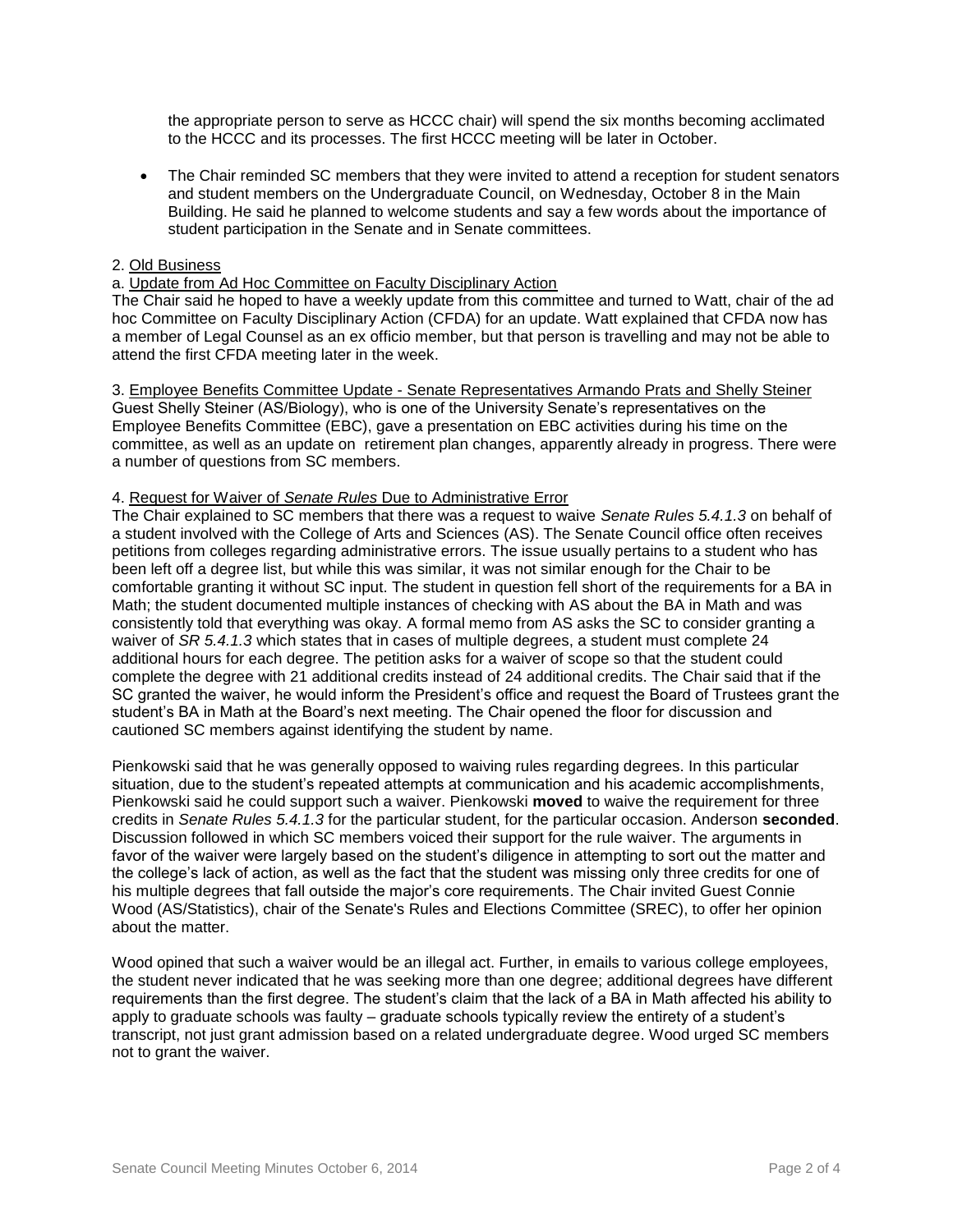There was extensive discussion among SC members. SC members were highly sympathetic to the student's plight. SC members offered a variety of suggestions regarding alternate solutions that would allow the student to earn the BA in Math during the fall 2014 semester, which are listed below.

- The student could take a competency-based course that could be completed by virtue of a qualification exam.
- An obscure *SR* allows a student above the level of freshman in the Honors Program to take elective courses on a Pass/Fail basis if the student petitions the Director of the Honors Program in advance.
- The student could enroll in an undergraduate math research course and with the assistance of a appropriate faculty member, the student could be given an applied math problem.
- Some AS classes begin mid-semester, so the student could enroll in one of those courses.
- The student could take a class in the Winter Intersession to complete the three remaining credits.

Those SC members voicing an opinion did not see sufficient urgency in the student's claim to warrant waiving the rule; there was a sense that while Arts and Sciences did not communicate well with the student, the problem can be resolved appropriately with due diligence, not haste. SC members were very sympathetic to the student's repeated (yet ultimately failed) attempts to find out the status of his BA in Math from AS.

There was additional discussion, with participation of the Senate's parliamentarian, J. S. Butler, regarding the correct parliamentary action to take. SC members believed it was the responsibility of AS to pay for the relevant tuition and fees that would normally be charged for the student to take the remaining three credit hours.

After additional brief discussion, Pienkowski **moved** to withdraw his motion regarding a rule waiver for the student and Debski **seconded**. There being no further discussion, a **vote** was taken and the motion **passed** with none opposed. The Chair said he would communicate with the student to let him know of SC's refusal to grant his rule waiver request, but would also convey the full extent of the SC's sympathy for his situation and offer the list of suggestions of was the student can complete the remaining three credit hours needed for his BA in Math.

### 7. Standardized Course Meeting Patterns - Associate Registrar David Timoney

The Chair introduced Associate Registrar David Timoney and said that the proposed standardized course meeting patterns intersect with educational policy. The Chair said standardization would allow students to have maximum access to class offerings and give students a greater opportunity to complete their coursework in a timely manner.

Guest Timoney explained the proposal for standardized meeting patterns. He said there was no formal *Senate Rule* to rely on, which made it difficult to enforce any standardization in meeting patterns. He said the first suggestion was for standardized 50-minute classes on Monday, Wednesday, and Friday from the hour to 50 minutes past the hour (8 AM to 8:50 AM, 9 AM to 9:50 AM, 10 AM to 10:50 AM, etc.), from 8 am to 5 pm. The next suggestion was for standardized 75-minute classes on Tuesdays and Thursdays from the hour to fifteen minutes past the next hour (8 AM to 8:50 AM, 9 AM to 9:50 AM, 10 AM to 10:50 AM, etc.), also from 8 am to 5 pm. The proposal included a handful of exceptions as well as urged department-scheduled rooms to comply with the proposed standardized meeting pattern. The overall goal is increased utilization for centrally-scheduled (i.e. Registrar-scheduled) classrooms. Departmentally scheduled rooms, such as laboratory space and computer labs, would not be affected other than by the suggestion that departmental-scheduled rooms comply with the standard for centrally-scheduled rooms. There were a few comments by SC members along with ideas that might go along with the standardized meeting pattern, most of which are listed below.